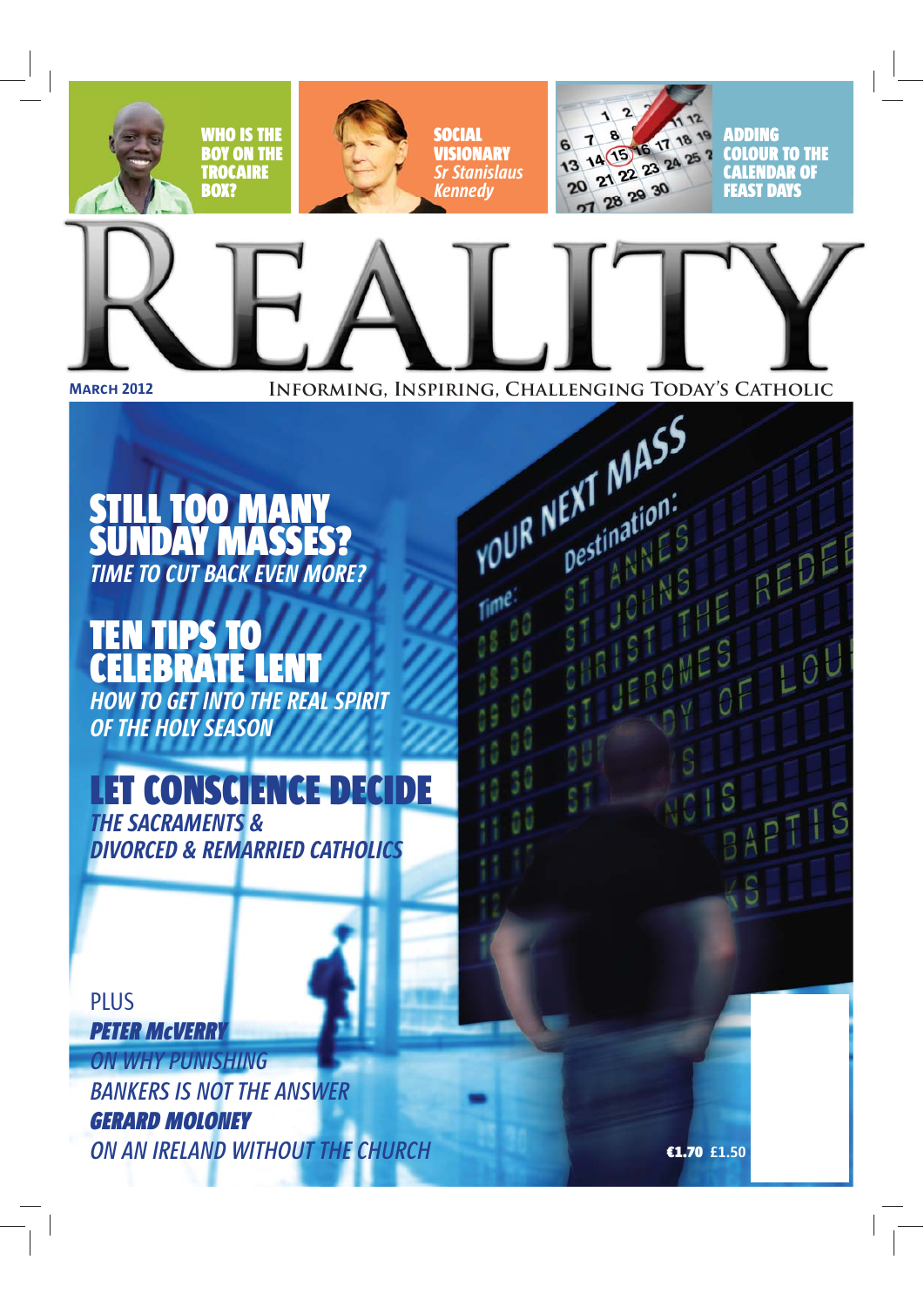

THE NEW ECCLESIAL MOVEMENTS

Before he became pope, the then Cardinal Joseph Ratzinger declared that the new ecclesial movements and communities in the Catholic Church were 'a promising springtime.' Hundreds of them were born in the 20th century, at a time when some said, "God is dead." They were the "surprise of the Holy Spirit," said Cardinal Ratzinger. In this series we look at some of these movements, each of which constitutes a gift from the Holy Spirit for the world of today.

## **WITNESSING CHRISTIAN MARRIAGE:** TFAMS OF OUR LADY

#### THE MOVEMENT HELPS COUPLES GROW IN LOVE OF GOD AND OF EACH OTHER

#### **BY SUSAN GATELY**



four recently married  $\sum$   $\bigcap$  couples approached a priest in Paris in 1938, asking him to help them live their newfound love in the light of faith, his reply was, "Let us journey together." This was the start of the Teams of Our Lady, which is now spread to 75 countries, involving over 100,000 people, and bringing out the powerful vocation of Christian marriage.

One night recently I went to visit one of these teams in Co Kildare.

It had been a hard day. I'd spent seven hours in casualty with a sick relative, while ambulances delivered crash victims, a raffish drunk lectured us on the economy, and the walking wounded patiently marked time in the waiting room.

Now it was evening and I was at the door of Mary and Hugo Gallagher's house in Leixlip. I was frazzled and late. Mary welcomed me into a cosy sitting room where four couples and a priest were saying a few prayers around a candle.

They greeted me, and we settled down to pray. Immediately I felt enveloped by the peace. Fr John, a Jesuit priest, led the prayer and spoke about appreciating the treasure of faith in others. In moments of silence, you could hear the ticking clock in the hall and the hissing of the gas fire. After the silence, each person prayed a petition.

Then we adjourned to the dining room to quell our rumbling tummies. Each couple had brought a meal, which made it very easy for

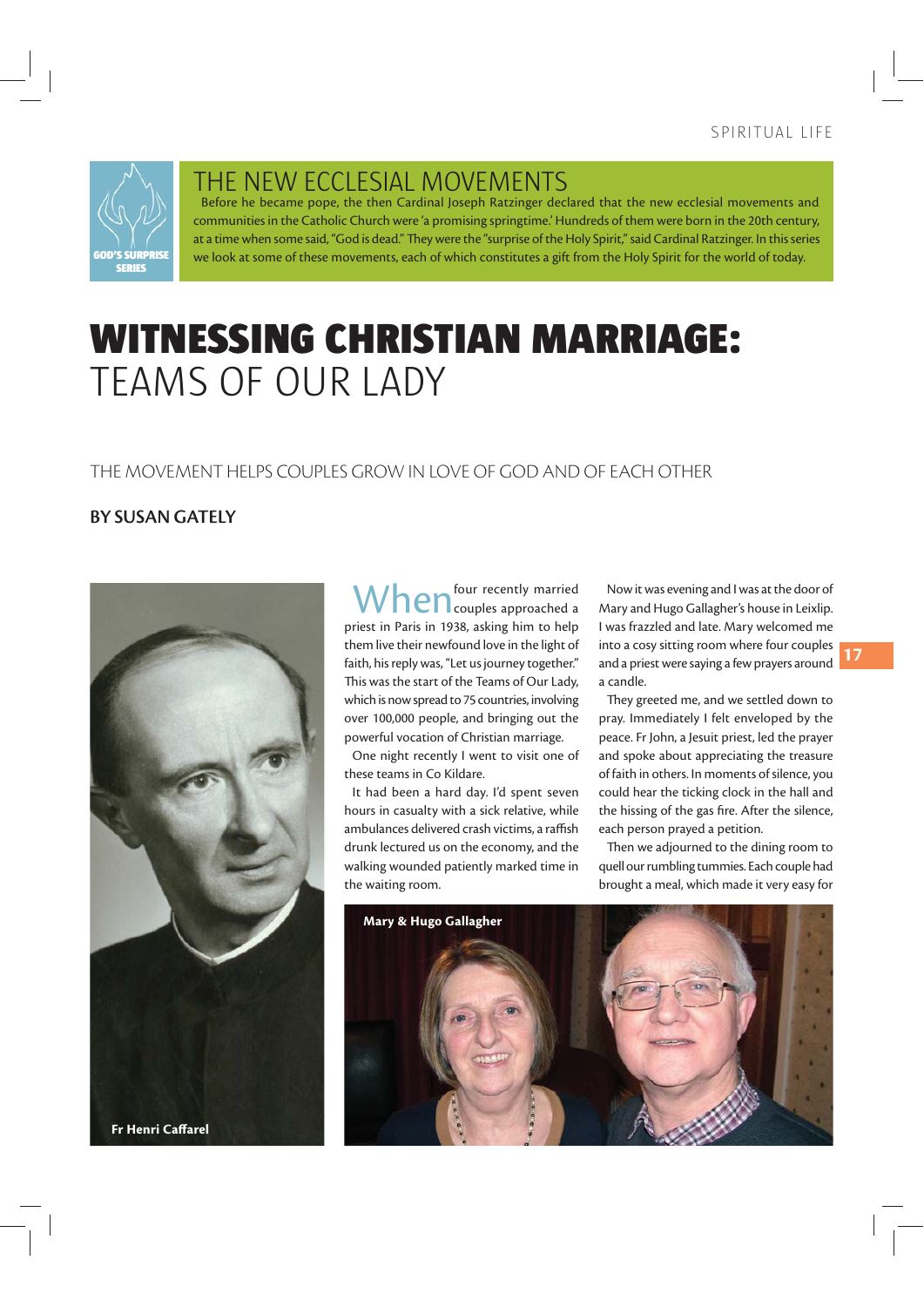#### SPIRITIIAL LIFF





everyone. In turn, each person spoke, sharing their experiences of the previous month their encounters with God. They pooled stories of bereavement, business problems,

The Charter proposed six 'endeavours' to help them do this: conjugal and family prayer; regular dialogue in the sight of God as a couple (the Sit Down); daily scripture reading; a personal

internationally. This

led to the drawing up

of a charter in 1947

which presented its essential objectives

as a worldwide

Christian movement

for married couples, seeking to develop

their relationship

with God personally

and as a couple.



18

#### You realise the Holy Spirit is so present in your life

emigration, illness, exam pressures, financial worries and family joys.

This year Joe and Áine are leading the Leixlip group. (Leadership rotates, as does the location for their monthly meeting). "We help one another. There's a friendship. but also a code of confidentiality. People are free to say anything and be sure it won't go outside the room," Aine tells me.

Tonight a new couple is sitting in (like me) to get a feel for the movement and discern if it is for them. Fr John, who works as a chaplain in St Vincent's Hospital, speaks too, and it is a strong moment of sharing, showing the beauty of both vocations - marriage and the celibate life.

He moved to Dublin in 2005 and joined this team. "It is a faith support for me." he tells me between courses. "I receive much more than I give."

#### **ORIGINS**

The Equipes Notre-Dame, or Teams of Our Lady, was started by Fr Henri Caffarel in Paris in 1939, just before the Second World War. The "Caffarel" groups, as they were known, multiplied after the war, nationally and



rule of life; and an annual spiritual retreat.

At every gathering, the team considers one of these 'endeavours' in more depth. Tonight, the focus is on the 'Sit Down.' This is a period of time where each couple, in the presence of God, tries to look at

their lives together. loe, originally from Manchester, talks about how the 'Sit Down' has taught him to "shut up and listen!" Everyone laughs. Áine, his wife of 37 years, nods, adding, "It is very valuable. It is different to other

Tony & Breda Preston

times we're together."

Tony, who works in tourism, describes the process. "A couple sits quietly together. If a thing is on your mind, you discuss it frankly and openly. There's a great sense of peace. It is like you had a meeting with God."

His wife Breda, a nurse, says it reminds her of confession. "You get a feeling of relief and inner peace." Some couples find the 'Sit down' more difficult than others, but at this meeting they all agree it is a precious moment.

During the final part of the meeting, the team discusses the chapter of a spiritual book they are studying in between meetings. Currently the group is reading The Naked Now, by Richard Rohr. There is no attempt to reach consensus or a conclusion, merely to exchange insights. At the end, all stand to recite the Magnificat.

#### **NATIONWIDE**

The Equipes Notre Dame reached Ireland in 1964. Today there are 32 teams, each involving four to six couples, spread across the country, in Galway, Mullingar, Limerick, Belfast, Sligo, Meath and Dublin. Worldwide it is a single international movement with 122,000 members, all striving to be renewed in their marriages, and to help each other. Teams are grouped into Sectors, Regions and Super Regions.

While for years the movement's growth was slow, in the last two years it has experienced new life with the birth of five new teams. Many are young couples, thirsty for spirituality for their marriages. They have